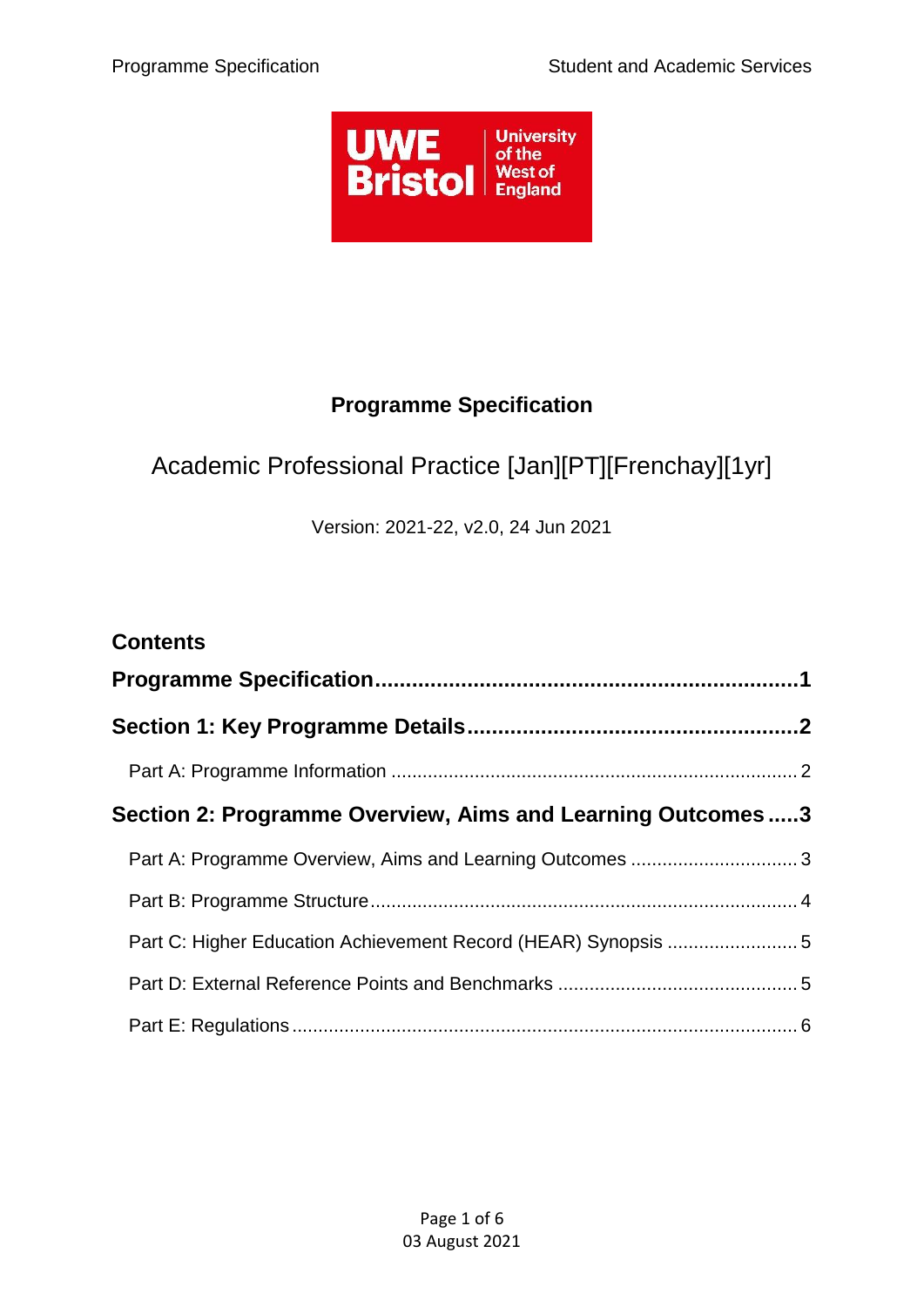### <span id="page-1-0"></span>**Section 1: Key Programme Details**

#### <span id="page-1-1"></span>**Part A: Programme Information**

**Programme title:** Academic Professional Practice [Jan][PT][Frenchay][1yr]

**Highest award:** PGCert Academic Professional Practice

**Default award:** PGCert Teaching in Higher Education

**Awarding institution:** UWE Bristol

**Affiliated institutions:** Not applicable

**Teaching institutions:** UWE Bristol

**Study abroad:** No

**Year abroad:** No

**Sandwich year:** No

**Credit recognition:** No

**Department responsible for the programme:** APD Central, Academic Practice **Directorate** 

**Contributing departments:** Not applicable

#### **Professional, statutory or regulatory bodies:**

Higher Education Academy (HEA)

**Apprenticeship:** Not applicable

**Mode of delivery:** Part-time

**Entry requirements:** For the current entry requirements see the UWE public website

**For implementation from:** 01 September 2021

**Programme code:** X90K12-JAN-PT-FR-X90K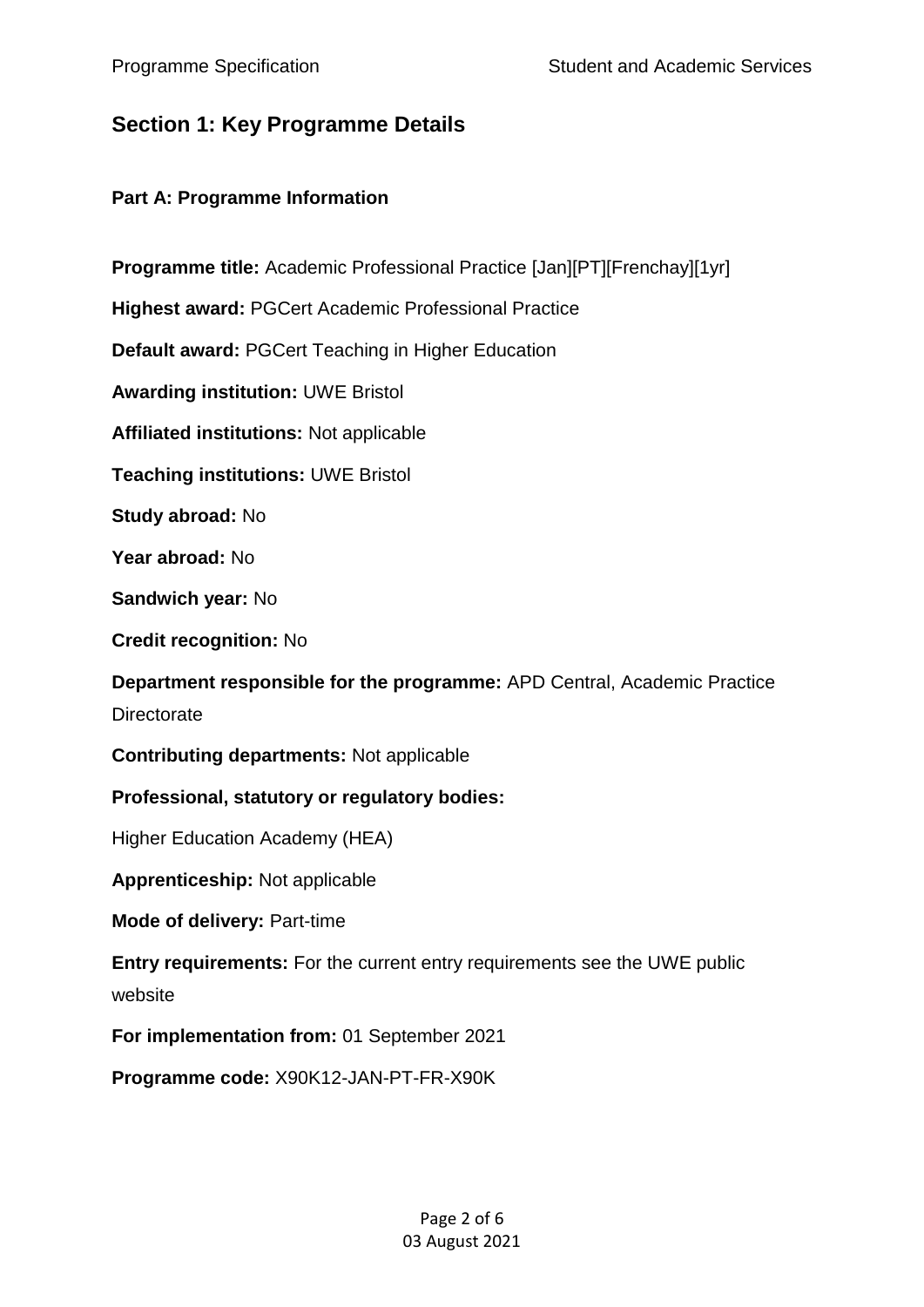## <span id="page-2-0"></span>**Section 2: Programme Overview, Aims and Learning Outcomes**

#### <span id="page-2-1"></span>**Part A: Programme Overview, Aims and Learning Outcomes**

**Overview:** The Postgraduate Certificate in Academic Professional Practice (PGCAPP) is an award designed for those who are directly responsible for teaching and learning in higher education. The programme contributes to the UWE CPD framework and is accredited by the Higher Education Academy (HEA). The programme also provides a credit-bearing qualification embedded within the training provision of the Academic Professional Apprenticeship.

**Educational Aims:** The programme aims to:

Develop transformational reflective practice of those who teach and support learning;

Facilitate the development of the appropriate understanding of curriculum development and associated pedagogic knowledge, skills, and values to develop effective HE practitioners who put students at the centre of their programmes and practice;

Provide an introduction to research and teaching-related processes and structures at UWE;

Support participants in the recognition and management of the diverse and competing demands of professional academic practice;

Engender a culture which promotes equality and diversity through the design and development of inclusive programmes and practice;

Promote evidence-based enquiry within an ethical framework to support the development of programmes, research and practice.

#### **Programme Learning Outcomes:**

Page 3 of 6 03 August 2021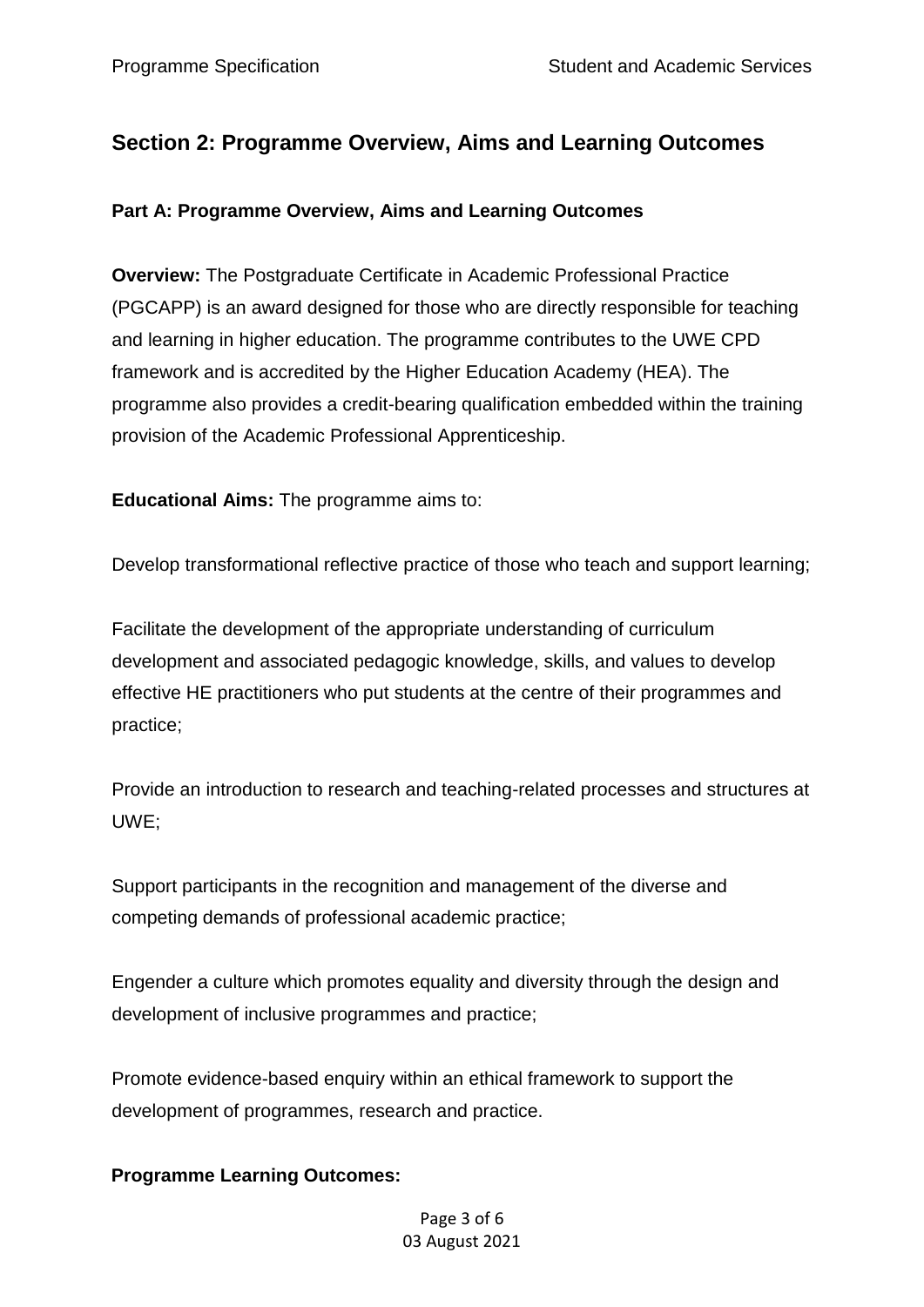#### **Knowledge and Understanding**

- A1. Demonstrate a critical understanding and evidence-informed approach to the design of inclusive learning and curricula, and research.
- A2. Evaluate and apply a range of student assessment and feedback strategies.
- A3. Use and critically analyse a range of resources and technologies to support effective academic professional practice.

#### **Intellectual Skills**

- B1. Evaluate and critically reflect on their academic practice to enhance their approach and to plan continuing professional development.
- B2. Recognise and value the circumstances of individuals (self, students and peers) and how these can impact wellbeing, learning and professional practice, and adapt their approaches accordingly.

#### **Subject/Professional Practice Skills**

- C1. Demonstrate through reflection and practice an holistic approach to integrating teaching, research and professional practice.
- C2. Situate academic practice in the wider context of HE including appropriate professional, international, national and institutional policies, processes and strategies.

#### **Transferable Skills and other attributes**

D1. Demonstrate effective communication, dissemination and organisational skills.

#### <span id="page-3-0"></span>**Part B: Programme Structure**

#### **Year 1**

Participants who do not complete URJNCG-0-M Professional Development for Advanced Academic Practice but who successfully complete the 3 credit-bearing modules will be eligible for the default award of Postgraduate Certificate Teaching in Higher Education.

#### **Year 1 Compulsory Modules**

Students must complete all 4 modules.

Page 4 of 6 03 August 2021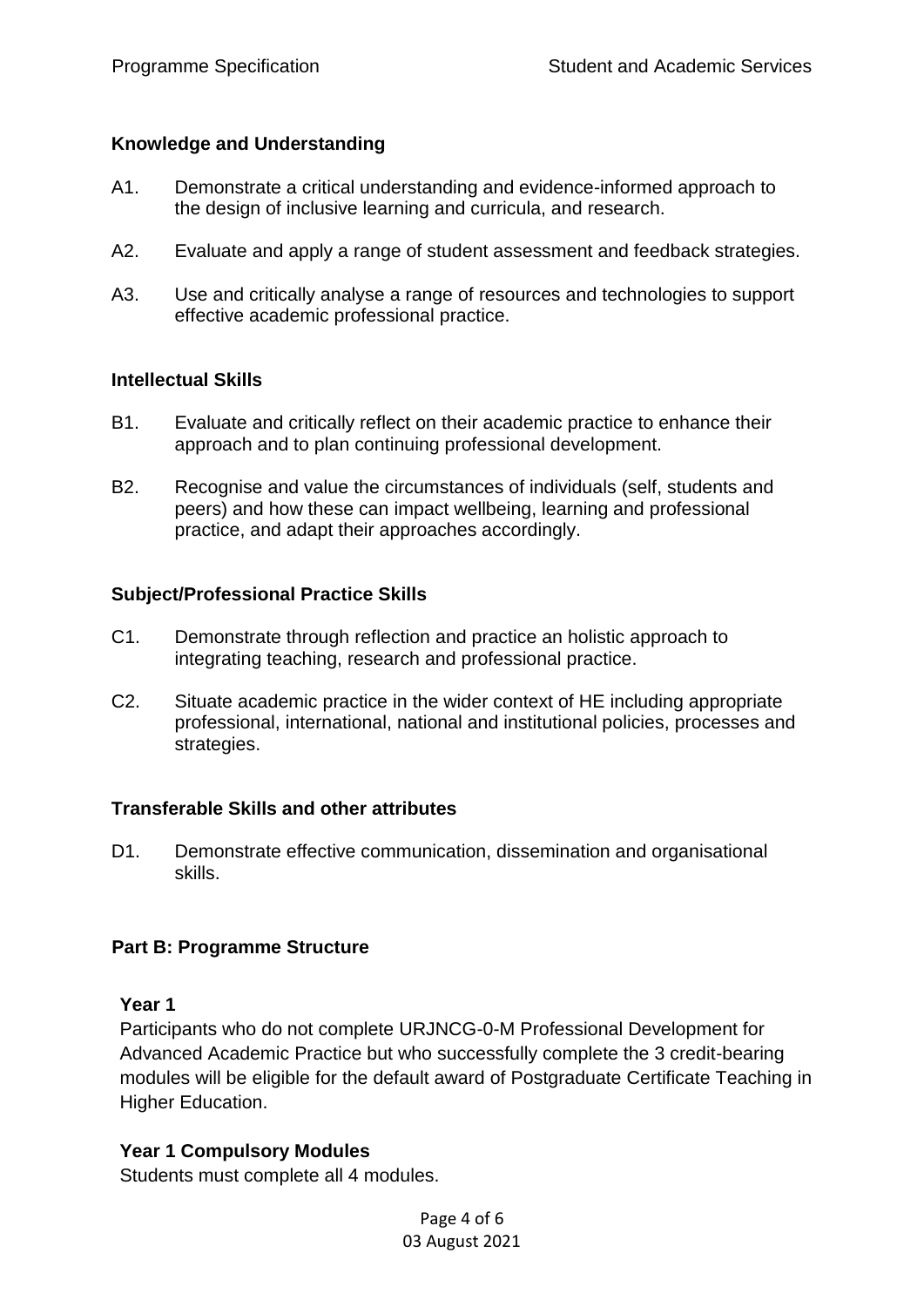| <b>Module Code</b> | <b>Module Title</b>                                                       | <b>Credit</b> |
|--------------------|---------------------------------------------------------------------------|---------------|
| URJNCL-20-M        | Enhancing Learning and Teaching in Higher                                 | 20            |
|                    | Education 2021-22                                                         |               |
| URJNCK-20-M        | Enquiry into Academic Practice 2021-22                                    | 20            |
| URJNCJ-20-M        | <b>Higher Education Theory and Practice</b><br>2021-22                    | 20            |
| URJNCG-0-M         | <b>Professional Development for Advanced</b><br>Academic Practice 2021-22 |               |

#### <span id="page-4-0"></span>**Part C: Higher Education Achievement Record (HEAR) Synopsis**

Graduates will demonstrate dynamic approaches to academic practice through creativity, innovation and continuous development in diverse academic and/or professional settings. They will demonstrate the professionalism they bring to their academic practice through a variety and quality of teaching, learning and assessment practices that support and underpin student learning.

#### <span id="page-4-1"></span>**Part D: External Reference Points and Benchmarks**

QAA UK Quality Code for HE

The programme adheres to the national qualification framework in terms of the volume and level of credit. The programme adheres to the QAA guidance on Masters' Degrees.

#### Strategy 2030

This programme contributes to the development of staff who thrive and flourish at UWE. It helps staff pursue UWE's purpose of providing an outstanding learning experience for ready and able graduates.

#### PSRB benchmarks

The programme aligns with the UKPSF and the Academic Professional Apprenticeship standard.

> Page 5 of 6 03 August 2021